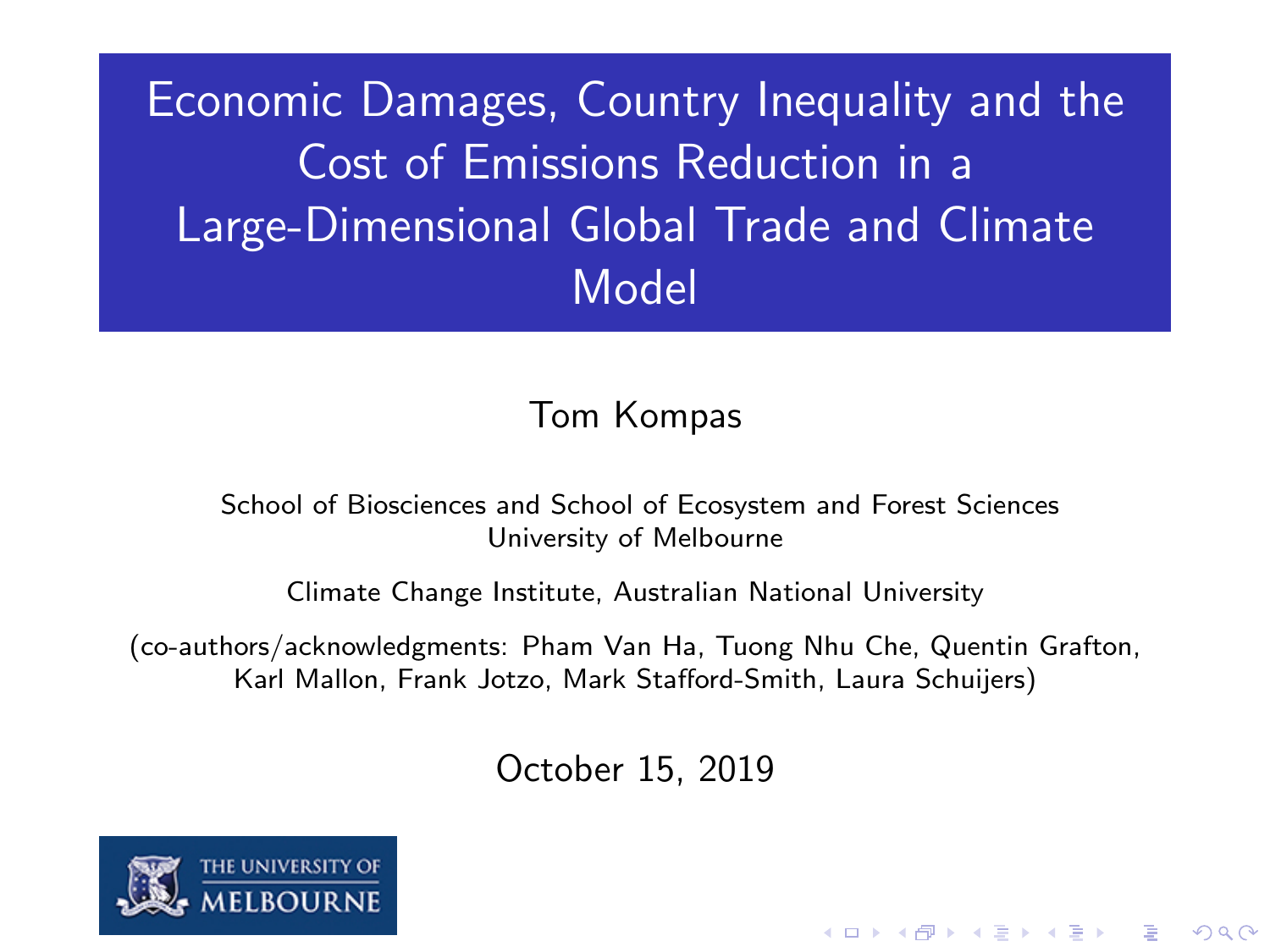#### Introduction: Dimension Matters!

- $\blacktriangleright$  It is not unusual to find numerical simulations that are dimensionally very large – and often impossible to solve – especially in studies that detail environmental impacts and climate modelling or where optimization routines are required (the so-called 'curse of dimensionality').
- $\triangleright$  Standard climate change economic models are either very small dimensionally and/or are not forward-looking or intertemporal (Nordhaus, 1991, DICE/RICE model; Roson and Mensbrugghe, 2012, EVISAGE model; Tol, 2002, 2012)
- ▶ Model dimension matters: Averaging across countries and extremes in impacts distorts overall and country-specific damages; it misses the heterogeneity! Severe damages occur even though standard damage functions are very limited in scope and impact.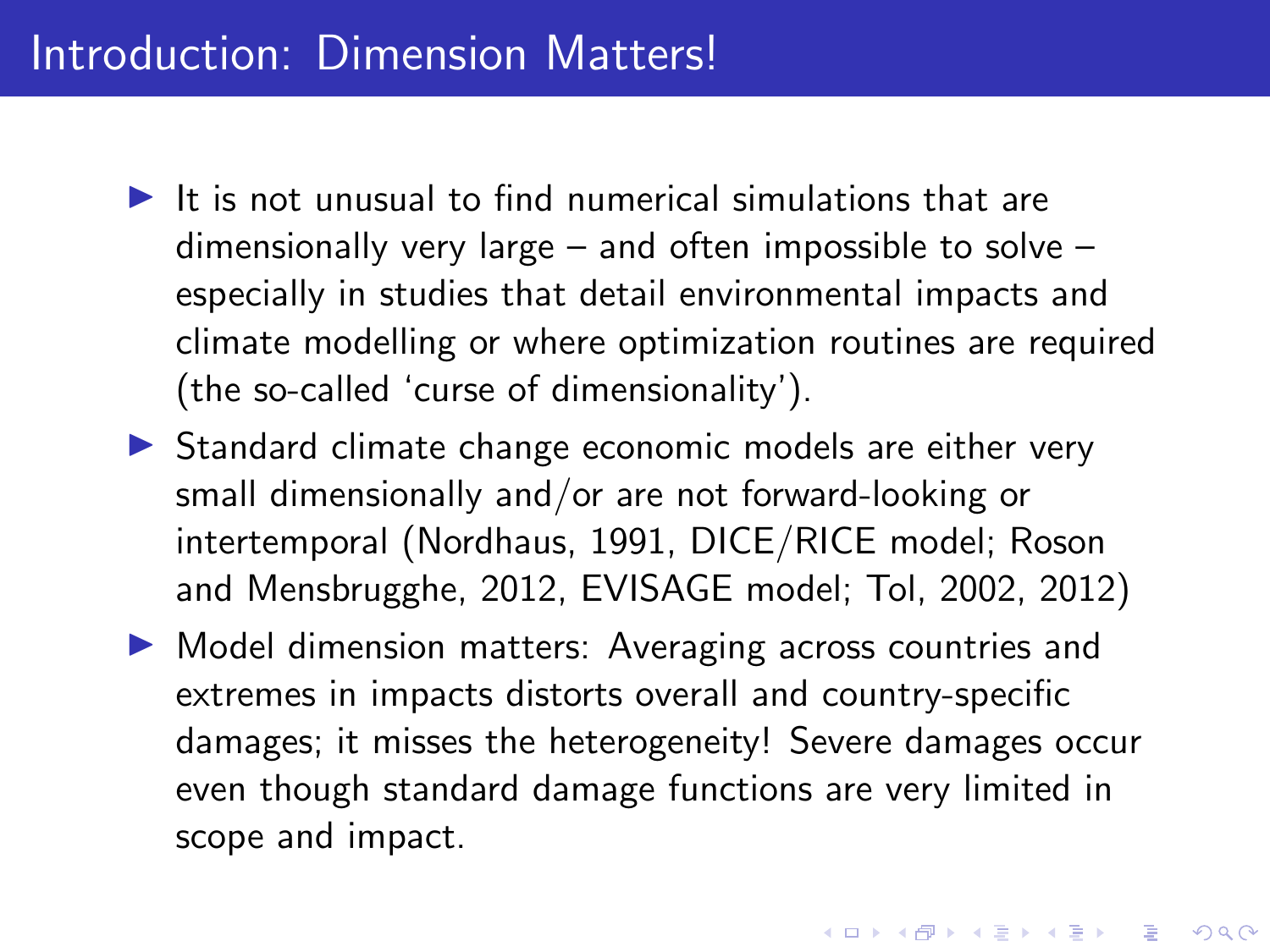# GTAP Data, GTAP-INT, GTAP-R, GTAP-IAM

- $\triangleright$  (139 country model, GTAP-INT): 57 commodity groups (with trade and spatial dimension), including paddy rice, wheat, cereal grains, vegetable, fruits and nuts, bovine cattle, sheep, goats, horses, sugar cane, milk, wool, forestry, fishing, coal, oil, gas, meat products, vegetable oils and fats, dairy products, textiles, beverages and tobacco, wood products, paper products, chemical, rubber, leather products, plastics, metal products, electronic equipment, machinery, manufactures, air transport, motor vehicles, electricity, construction, business services, defense, public administration, dwellings, communication, financial services, construction, transport, recreational and other services, etc.
- $\triangleright$  (30–60 region/country, GTAP-R; 30-60-139 region/country model, GTAP-IAM): Energy and power components in the GTAP-R, IAM/GTAP-EP model included: Coal, oil, gas, oil products, fossil fuel electricity, renewables, non-fossil electricity, etc.KID KA KERKER KID KO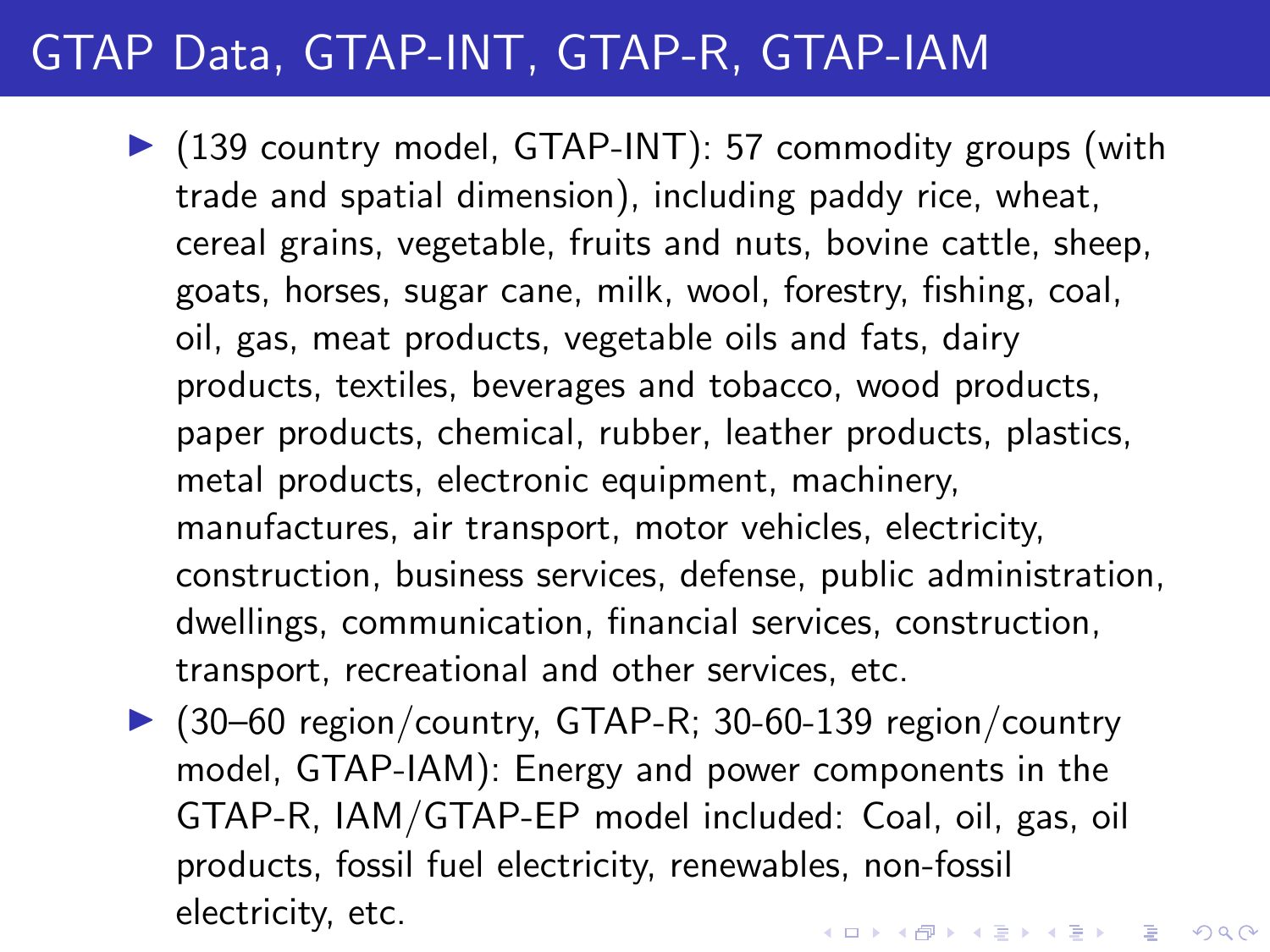

# GTAP INT

**Kロトメ部トメミトメミト ミニのQC**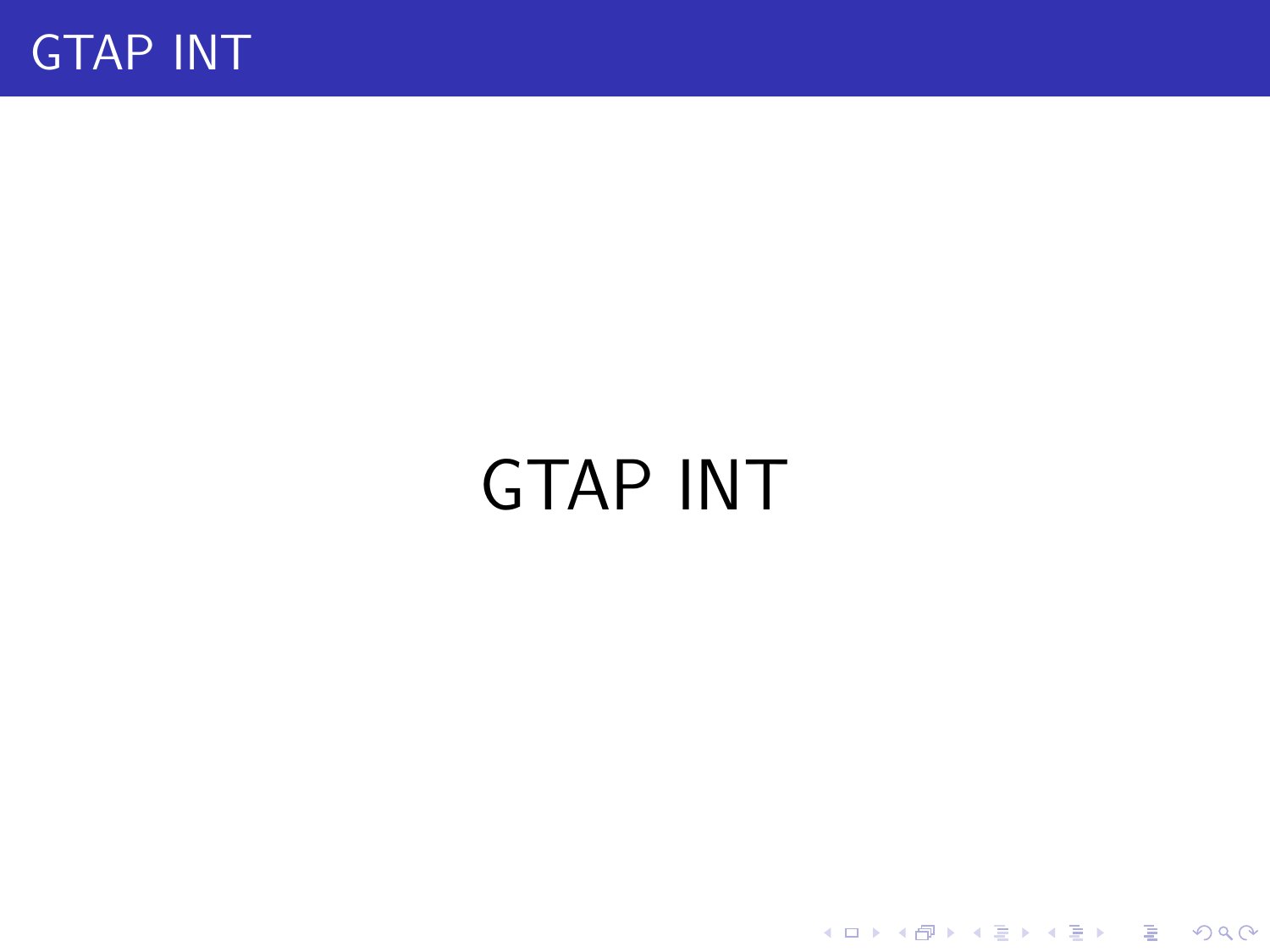# The Effects of Climate Change on Growth and GDP

- $\triangleright$  Using modified Roson and Satori (2016) climate change damage  $(+/-)$  functions, we solve a large dimensional intertemporal GTAP trade global model to account for the some of the effects of global warming (e.g., loss in agricultural and labour productivity, sea level rises impact on land area, and human health effects) for 139 countries, by decade and over the long term – where producers look forward and adjust price expectations and capital stocks to account for future climate effects. (Fires, floods infrastructure damage from sea level rise (except for AUS), tropical storms (except for USA) , pollution, etc. not yet included.)
- $\triangleright$  Results are generated in terms of losses in GDP for each country and by various RCPs/SSPs, with overall results for  $1-4\degree$ C (SSP2 'business as usual' baseline).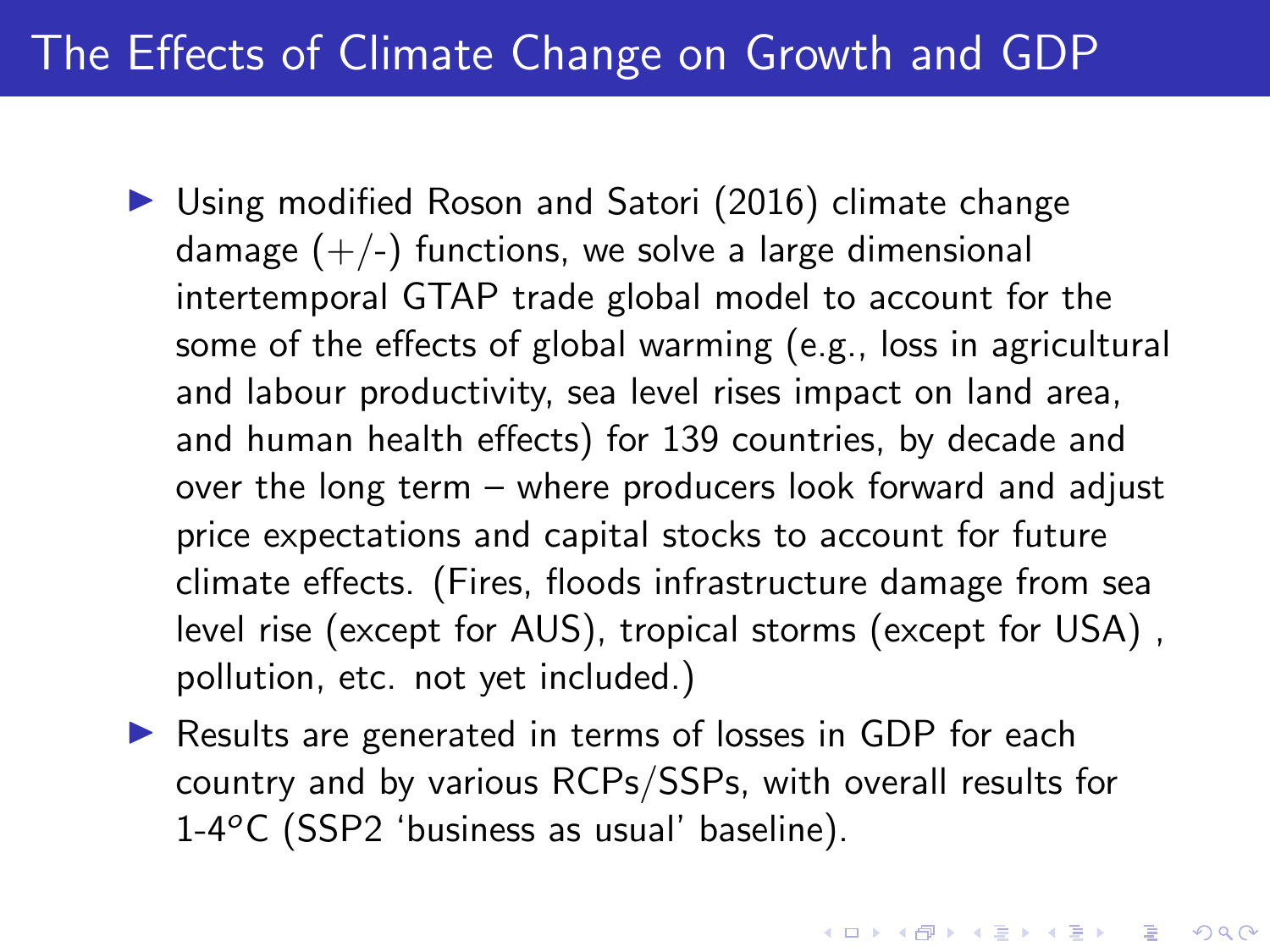# GTAP Model Database/Dimension

 $\blacktriangleright$  Example: GTAP database v7: The full database includes 112 (extendable to 139) regions (countries) and 57 commodities. Table: GTAP model with different database/aggregation levels.

| ID            | Model Size                                  | Number of<br>endogenous | Number of<br>exogenous | Number of<br>non-zeros |
|---------------|---------------------------------------------|-------------------------|------------------------|------------------------|
|               |                                             | variables               | variables              |                        |
| 1             | 112 regions, 3 commodities,<br>47 periods   | 13939336                | 7850081                | 58681307               |
| $\mathcal{P}$ | 112 regions, 4 commodities,<br>47 periods   | 18592712                | 10450826               | 78830677               |
| 3             | 112 regions, 5 commodities,<br>47 periods   | 23319784                | 13083155               | 97089894               |
| 4             | 112 regions, 26 commodities,<br>47 periods  | 139612072               | 75657968               | 547479803              |
| 5             | 112 regions, 34 commodities,<br>47 periods  | 192462632               | 103159736              | 749419439              |
| 6             | 112 regions, 57 commodities,<br>47 periods* | 505112836               | 260697767              | $1.815*10^{9}$         |

Source: Authors' calculation. Note: <sup>∗</sup> Number of non-zeros is an approximation.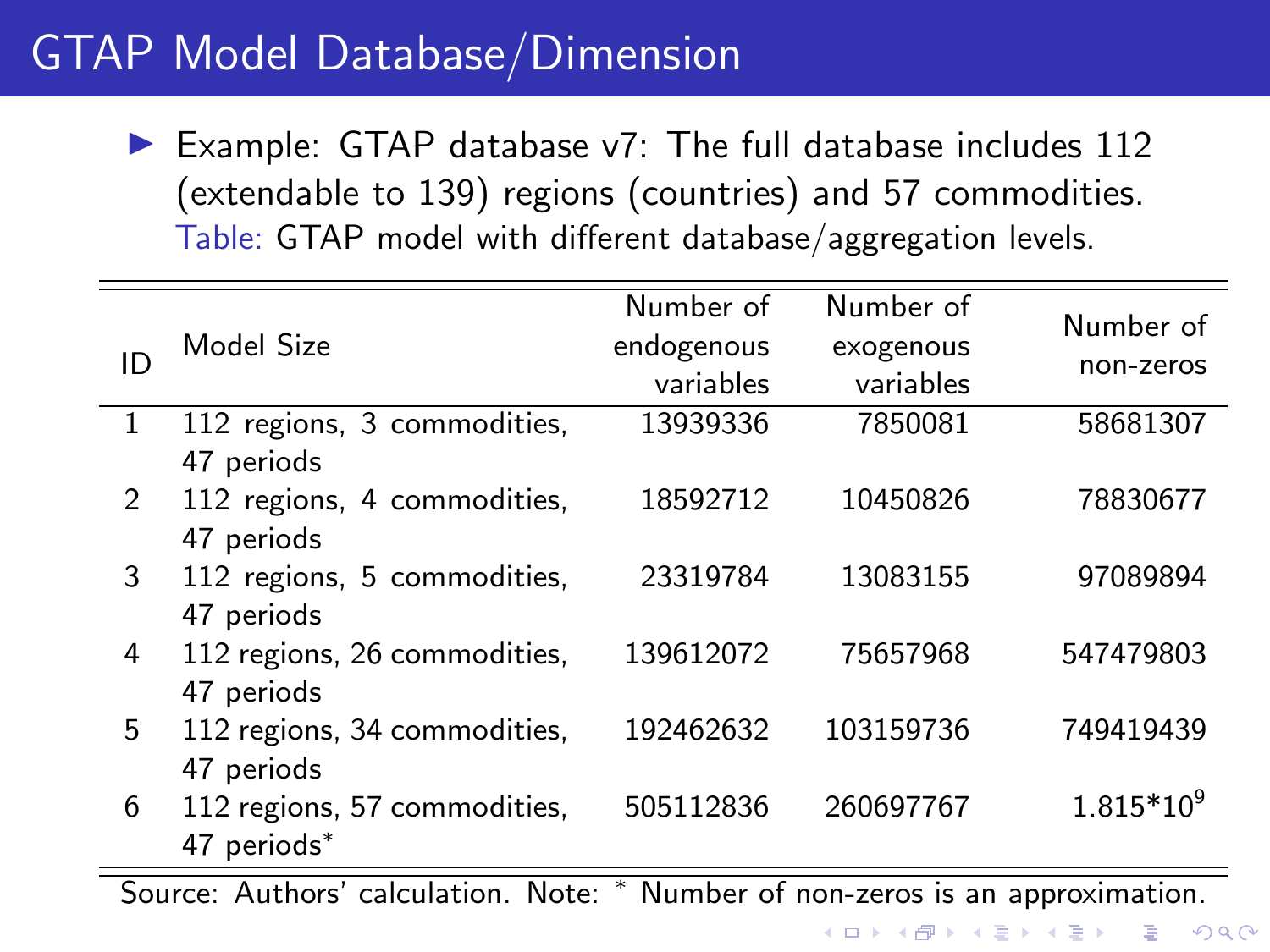# Top Ten 'Large and Small Effects' (140 country database with no tourism and energy demand shocks);  $3^{\circ}$ C Path

Table: Dimension matters: Climate change impacts on world GDP in the long run: intertemporal vs first-order/recursive estimation (% change).

| Countries/regions      | GTAP-<br>$INT*$ | First<br>order** | Countries/regions | GTAP-<br>$INT*$ | First<br>order** |
|------------------------|-----------------|------------------|-------------------|-----------------|------------------|
| Ghana                  | $-17.57$        | $-13.19$         | Switzerland       | $-0.35$         | 1.42             |
| Cote divoire           | $-17.53$        | $-13.03$         | Sweden            | $-0.35$         | 1.72             |
| Nigeria                | $-15.72$        | $-13.93$         | Finland           | $-0.25$         | 1.48             |
| Rest of Western Africa | $-15.57$        | $-6.07$          | Ukraine           | $-0.24$         | 0.92             |
| Philippines            | $-14.80$        | $-7.42$          | <b>Belarus</b>    | $-0.25$         | 0.18             |
| Indonesia              | $-13.27$        | $-6.80$          | Canada            | $-0.22$         | 1.27             |
| Senegal                | $-13.00$        | $-9.58$          | Rest of Europe    | $-0.21$         | 0.01             |
| India                  | $-10.35$        | $-6.24$          | Slovakia          | $-0.47$         | 1.23             |
| Rest of Southeast Asia | $-12.92$        | $-9.83$          | <b>USA</b>        | $-0.62$         | $-0.18$          |

Source: <sup>∗</sup> Authors' calculation. ∗∗ From Roson, R. and Sartori, M. (2016), 'Estimation of climate change damage functions for 140 regions in the GTAP 9 database', Journal of Global Economic Analysis, 1(2), 78-115.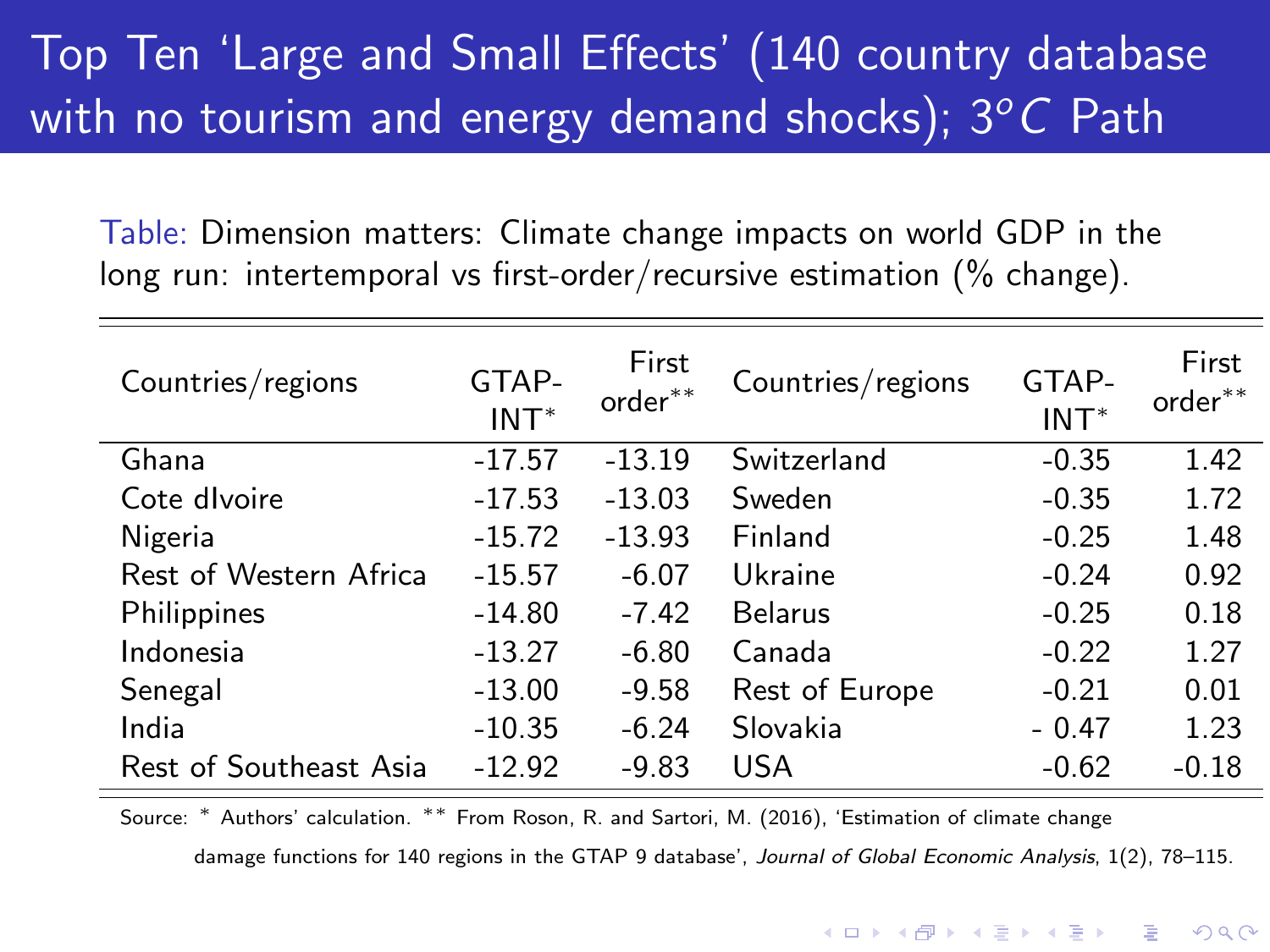# <span id="page-7-0"></span>Climate Change Impacts – Long Run;  $4^{\circ}$ C Path, % $\Delta$  GDP



Source: Authors' calculation.

 $4$  ロ )  $4$  何 )  $4$  ヨ )  $4$  コ )

÷,

 $299$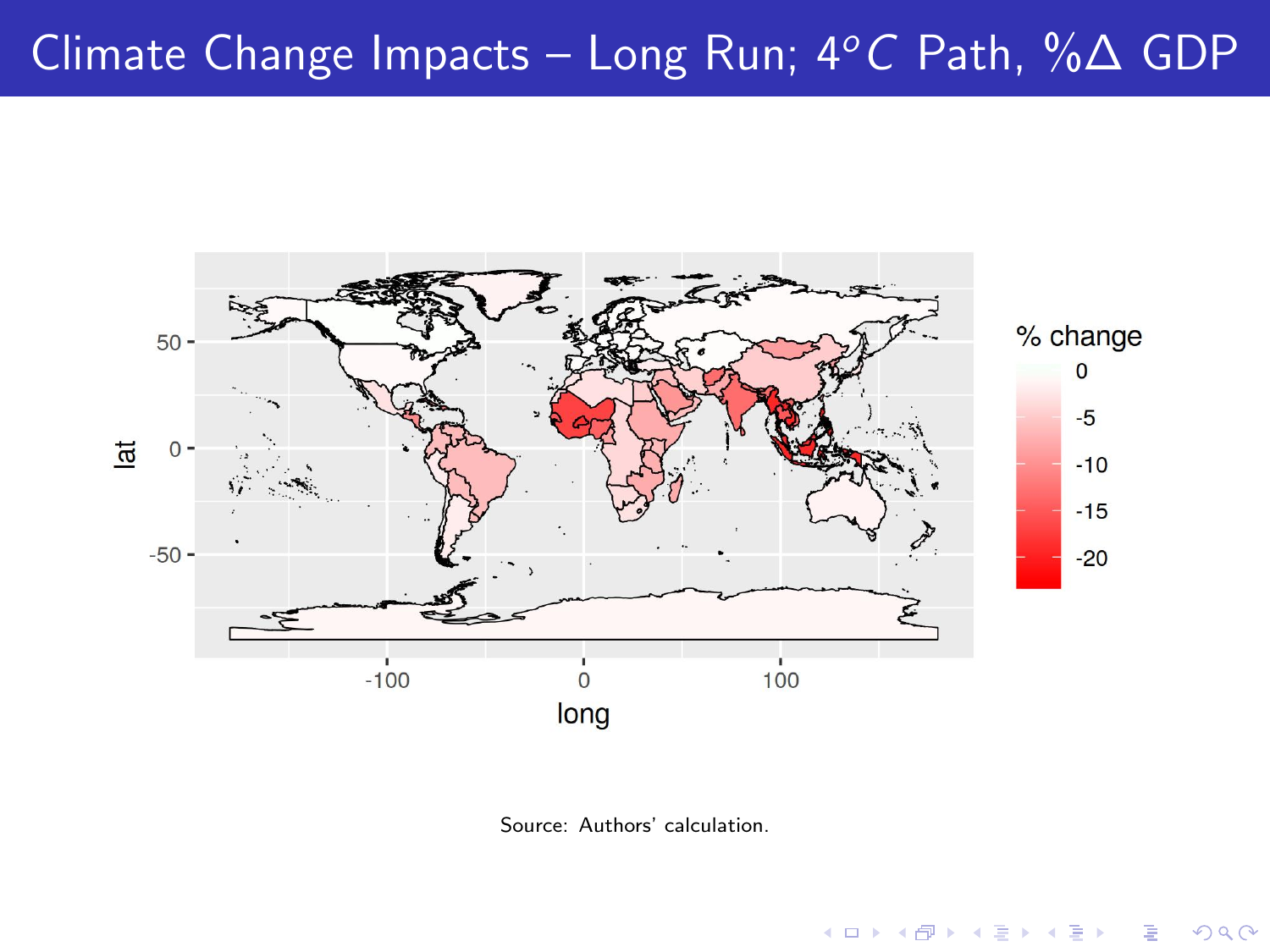# Estimation of long term GDP loss per year in 2100 and forward under global warming scenarios (\$US billion/year)

|                              | $4^{\circ}$ C | $3^{\circ}$ C | $2^{\circ}$ C |
|------------------------------|---------------|---------------|---------------|
| <b>World Total</b>           | $-23,149$     | $-9,593$      | $-5.659$      |
| Sub-Saharan Africa           | $-8,073.68$   | $-2,889.66$   | $-1,927.78$   |
| India                        | -4.484.96     | $-2.070.06$   | $-1,149.36$   |
| Southeast Asia               | $-4,158.88$   | $-2,073.09$   | $-1,166.23$   |
| China                        | $-1,716.91$   | $-701.75$     | $-394.59$     |
| Latin America                | $-1,371.81$   | $-576.65$     | $-259.82$     |
| Rest of South Asia           | $-1.157.92$   | $-469.98$     | $-283.78$     |
| Middle East and North Africa | $-1,032.27$   | $-451.96$     | $-241.12$     |
| United States of America     | $-697.77$     | $-223.83$     | $-168.48$     |
| Japan                        | $-253.18$     | $-54.43$      | $-23.02$      |
| Australia                    | $-117.42$     | $-36.87$      | $-23.72$      |
| South Korea                  | $-81.44$      | $-14.72$      | $-7.86$       |
| <b>Russian Federation</b>    | $-24.49$      | $-10.88$      | $-6.53$       |
| United Kingdom               | 17.78         | 4.06          | 0.35          |
| Germany                      | 23.85         | 5.38          | 2.46          |
| France                       | 26.92         | 7.11          | 1.80          |
| Vietnam                      | $-247.09$     | $-106.0$      | $-63.58$      |

Sources: Authors' calculati[on](#page-7-0)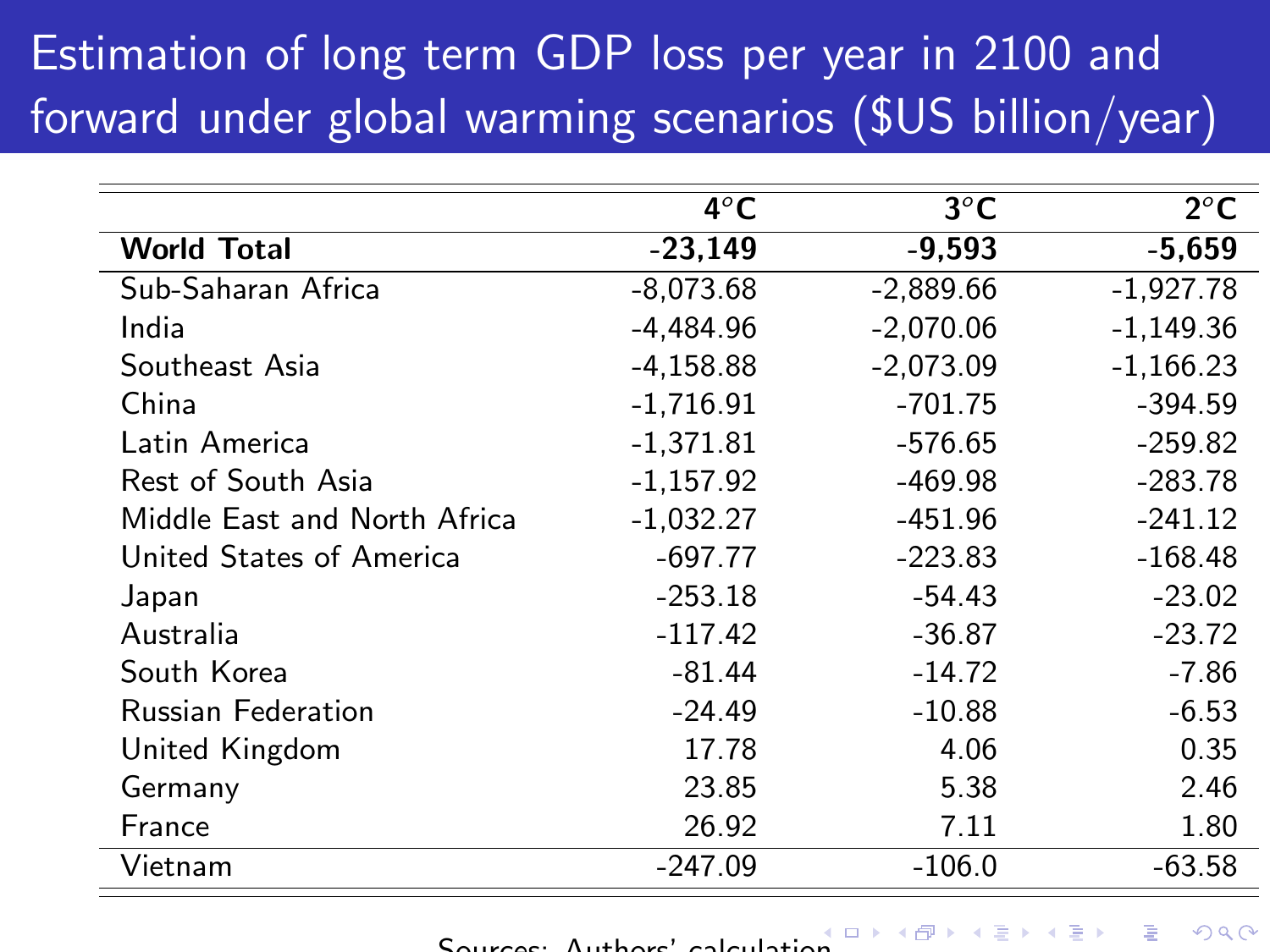|                              | Impacts (GDP) |              |               |
|------------------------------|---------------|--------------|---------------|
|                              | $4^{\circ}$ C | $3^oC$       | $2^{\circ}$ C |
| World Total                  | $-604460.42$  | $-271250.18$ | $-171745.14$  |
| Sub-Saharan Africa           | $-177398.70$  | $-67745.57$  | $-49231.04$   |
| India                        | $-131574.85$  | $-65495.65$  | $-39665.53$   |
| Southeast Asia               | $-118076.85$  | $-62233.61$  | $-37692.25$   |
| China                        | $-64024.08$   | $-28239.51$  | $-16947.87$   |
| Latin America                | $-39444.52$   | $-17240.66$  | $-8529.39$    |
| Rest of South Asia           | $-29243.05$   | $-11482.45$  | $-8357.61$    |
| Middle East and North Africa | $-25582.51$   | $-12400.73$  | $-7021.93$    |
| United States of America     | $-14401.80$   | $-5699.37$   | $-4334.33$    |
| Japan                        | $-6625.19$    | $-1716.01$   | $-624.83$     |
| Mexico                       | $-3133.90$    | $-1289.18$   | $-486.12$     |
| Australia                    | $-2898.86$    | $-1097.39$   | $-695.97$     |
| Vietnam                      | $-7418.66$    | $-3369.44$   | $-2234.69$    |

Source: Authors' calculation.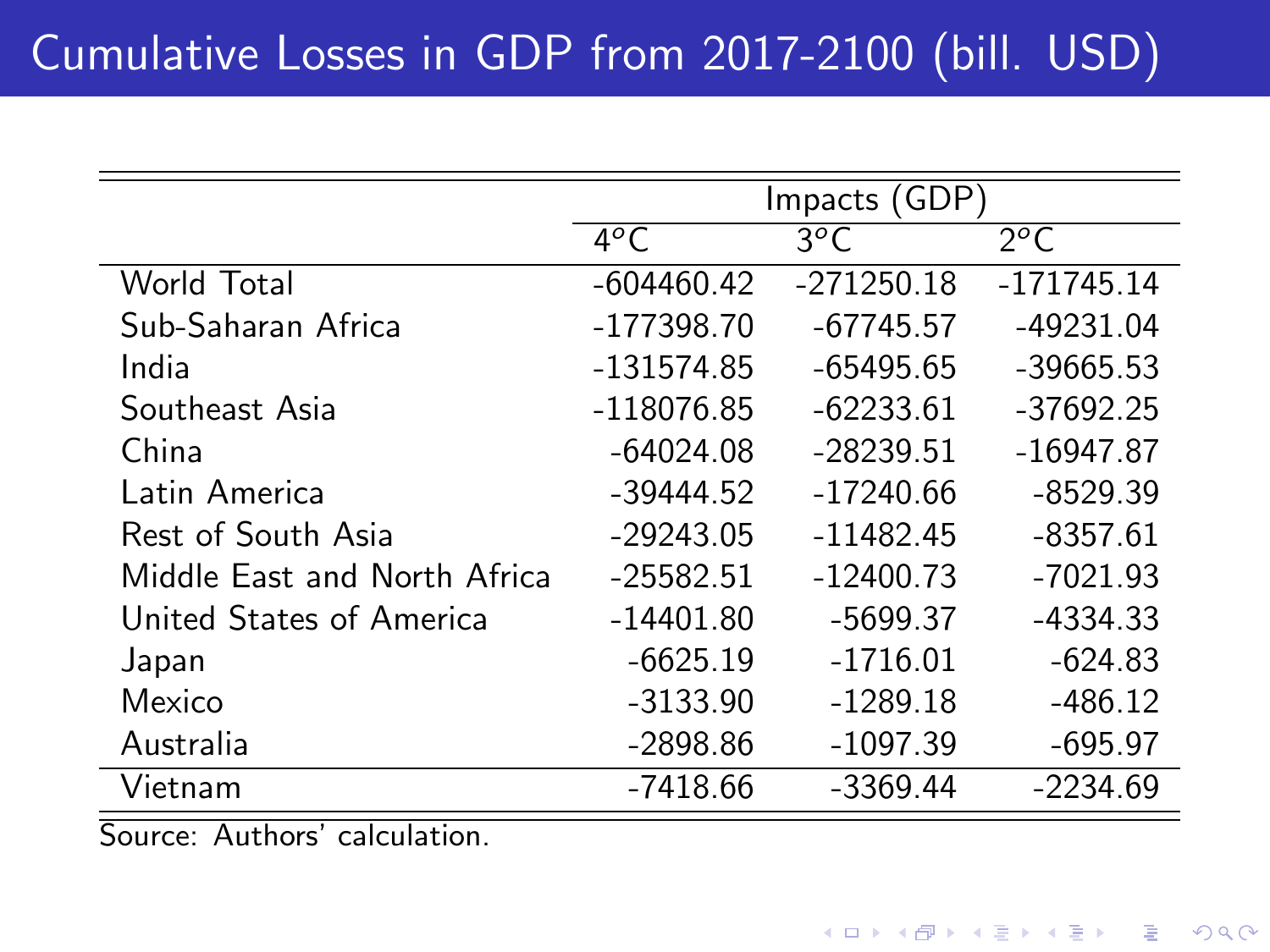#### What do these BIG Numbers Mean?

- $\triangleright$  Global long term economic damages in 2100 (albeit with limited damage functions) at  $3^{\circ}$ C are \$US 9.5+ trillion per year and at  $4^{\circ}$ C losses are  $$US 23+$  trillion per year.
- $\blacktriangleright$  Long-run annual losses (on average) range from 2–6% depending on SSP and/or assumptions on economic growth.
- $\blacktriangleright$  The real point: Some country losses are especially severe. GDP losses, for example, at  $4^{\circ}$ C, for Cambodia, Sri Lanka, and Nicaragua are over 17%, for Indonesia 19%, for India 14%, Thailand 17%, Singapore 16%, the Philippines 20%, and for much of Africa the losses range from 18 to over 26% of GDP. Global losses in GDP during the Great Depression (1930s) were 15%. (China 4.6%, USA 0.9%)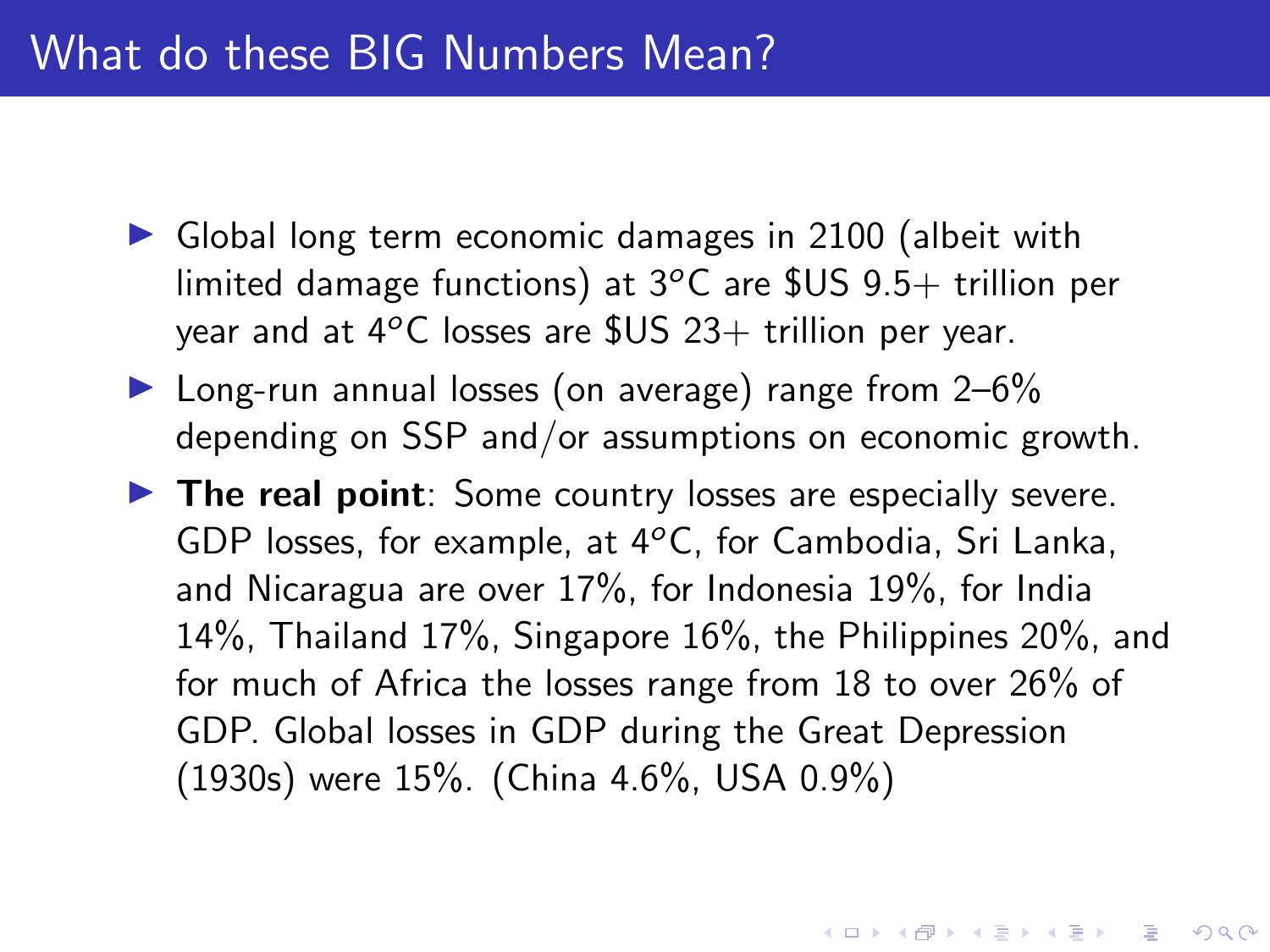# GTAP IAM (Intertemporal Finite Horizon) GTAP-R (Dynamic Adaptive Recursive)

**KORK EXTERNE PROVIDE**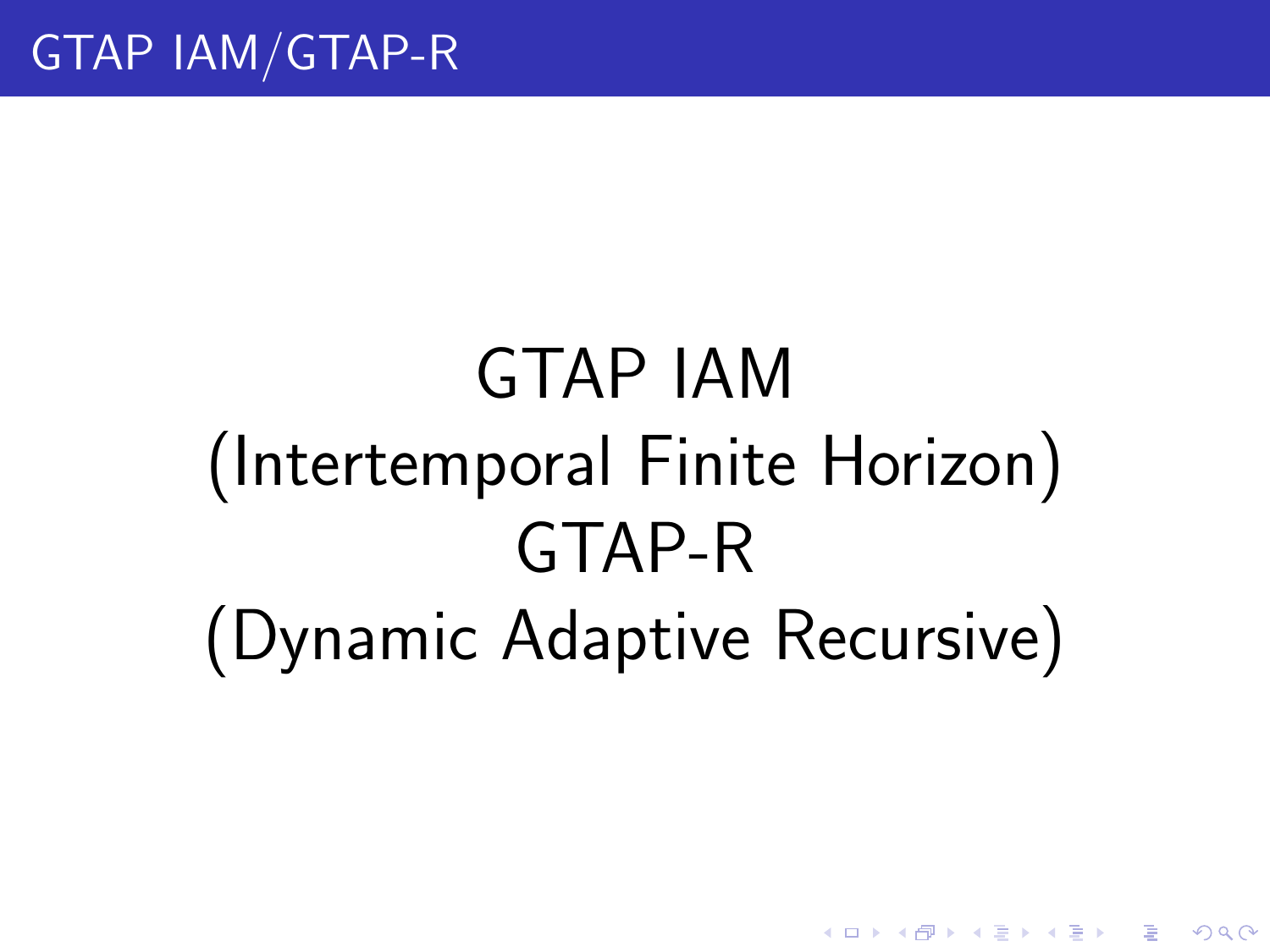# GTAP Energy and Power model; Climate model

- $\triangleright$  GTAP–E: Burniaux and Truong (2002) include energy as a separate consumption bundle and production factor together with capital in their static version of the GTAP model.
- $\triangleright$  GTAP–P: Peters (2016a,b) further extends the GTAP-E model framework for a power and renewables component.
- $\triangleright$  We follow Glotter (2014) and assume 3-reservoir carbon cycle model.
- ▶ We also follow the MERGE model (Manne et al., 1995) and assume a simple one layer cycle model for other GHG concentrations; and IPCC (1997) and Manne et al., (1995), by assuming that the concentration of  $CO<sub>2</sub>$ ,  $CH<sub>4</sub>$  and  $N<sub>2</sub>O$  are the main causes of radiative forcing.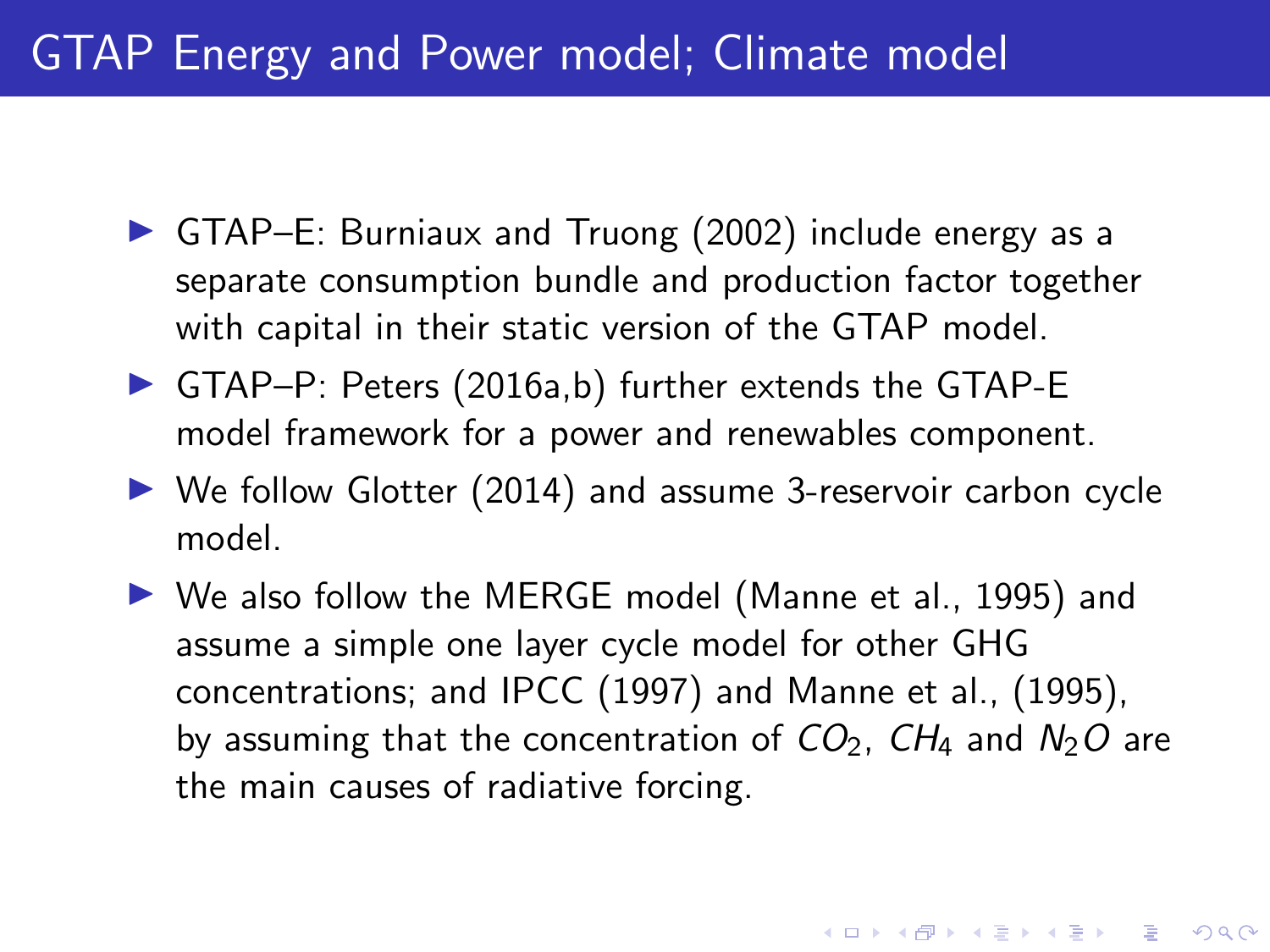# Comparing GTAP-IAM (SSP2) Model Results Compared to Steady-State GTAP-INT Results, % loss in Annual GDP

Table: Long run impact: Heavily impacted countries and AUS (%/GDP)

|                         | <b>GTAP IAM</b> | Local       | <b>GTAP INT</b> |
|-------------------------|-----------------|-------------|-----------------|
|                         | SSP5/RCP8.5     | temperature | $4^oC$          |
| Rest of Southeast Asia  | $-28.38$        | $-22.38$    | $-18.57$        |
| Laos                    | $-25.37$        | $-21.75$    | $-15.76$        |
| Rest of Western Africa  | $-25.31$        | $-23.35$    | $-21.94$        |
| Cambodia                | $-24.42$        | $-19.25$    | $-17.18$        |
| Burkina Faso            | $-24.35$        | $-23.11$    | $-23.59$        |
| Rest of South Asia      | $-24.17$        | $-23.28$    | $-13.88$        |
| Togo                    | $-22.16$        | $-21.11$    | $-26.56$        |
| Philippines             | $-21.54$        | $-14.37$    | $-20.99$        |
| Rest of Central America | $-21.44$        | $-15.82$    | $-18.23$        |
| Cote divoire            | $-20.26$        | $-18.35$    | $-25.25$        |
| Australia               | $-1.78$         | $-1.70$     | $-1.58$         |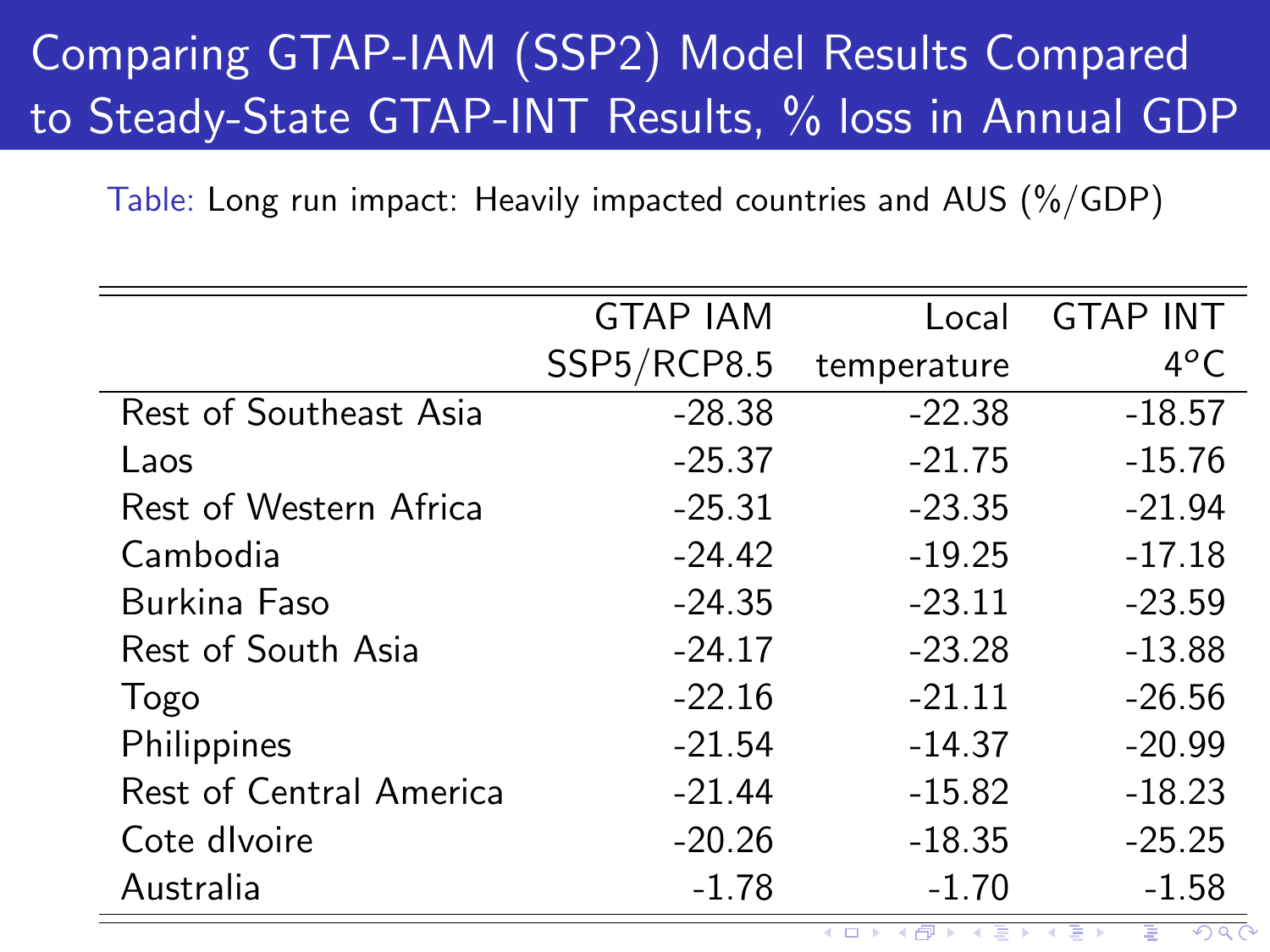# Emissions Reduction and Avoided Damages for Australia: GTAP-R

K ロ ▶ K 個 ▶ K 할 ▶ K 할 ▶ 이 할 → 9 Q Q →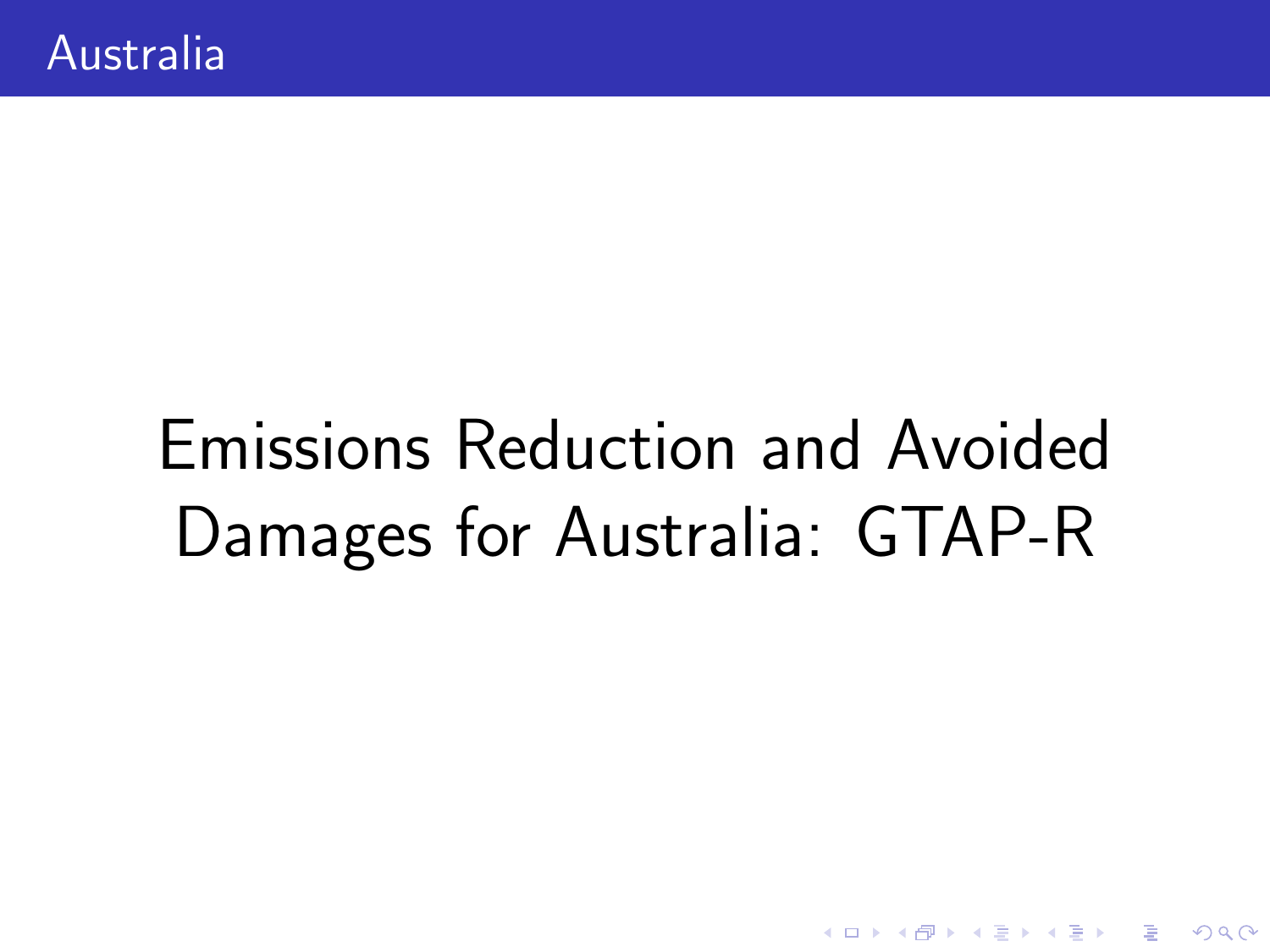### Costs of Emissions Reduction in Australia?

#### Overall change since the 2017 projections



 $\left\{ \begin{array}{ccc} 1 & 0 & 0 \\ 0 & 1 & 0 \\ 0 & 0 & 0 \\ 0 & 0 & 0 \\ 0 & 0 & 0 \\ 0 & 0 & 0 \\ 0 & 0 & 0 \\ 0 & 0 & 0 \\ 0 & 0 & 0 \\ 0 & 0 & 0 \\ 0 & 0 & 0 \\ 0 & 0 & 0 \\ 0 & 0 & 0 \\ 0 & 0 & 0 & 0 \\ 0 & 0 & 0 & 0 \\ 0 & 0 & 0 & 0 \\ 0 & 0 & 0 & 0 & 0 \\ 0 & 0 & 0 & 0 & 0 \\ 0 & 0 & 0 & 0 & 0 \\ 0 & 0 & 0 & 0$  $\Rightarrow$  $2990$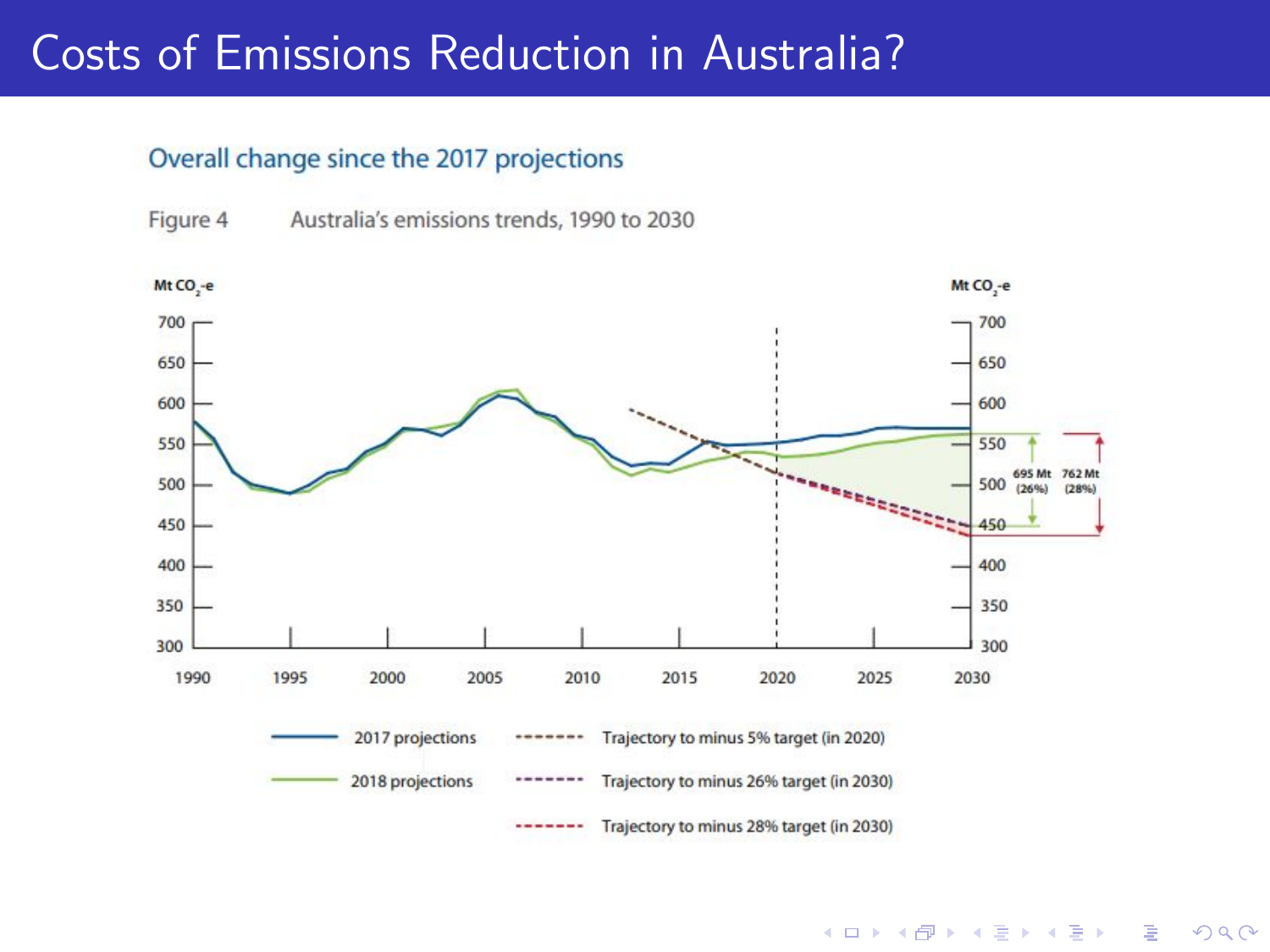### Damages or Avoided Costs (BAU)

- $\triangleright$  Included: Losses in agricultural productivity, losses in labour productivity, limited human health effects, sea level rise (inundation effect), sea level rise: Infrastructure damages, limited biodiversity losses.
- $\triangleright$  Not counted: Damages to major environmental assets, bush fires (and some floods), more intense tropical storms. etc. The cost of damages to environmental assets, a large portion of fire and flood events, the effects of pollution and losses in biodiversity are not captured.
- $\triangleright$  (2020-2050 BAU/RCP 8.5) Infrastructure damages \$611 billion; productivity losses (agric and labour) \$151 billion; biodiversity losses (WTP): \$246 billion.
- $\blacktriangleright$  Total: \$815 billion USD (\$1.19 trillion AUD).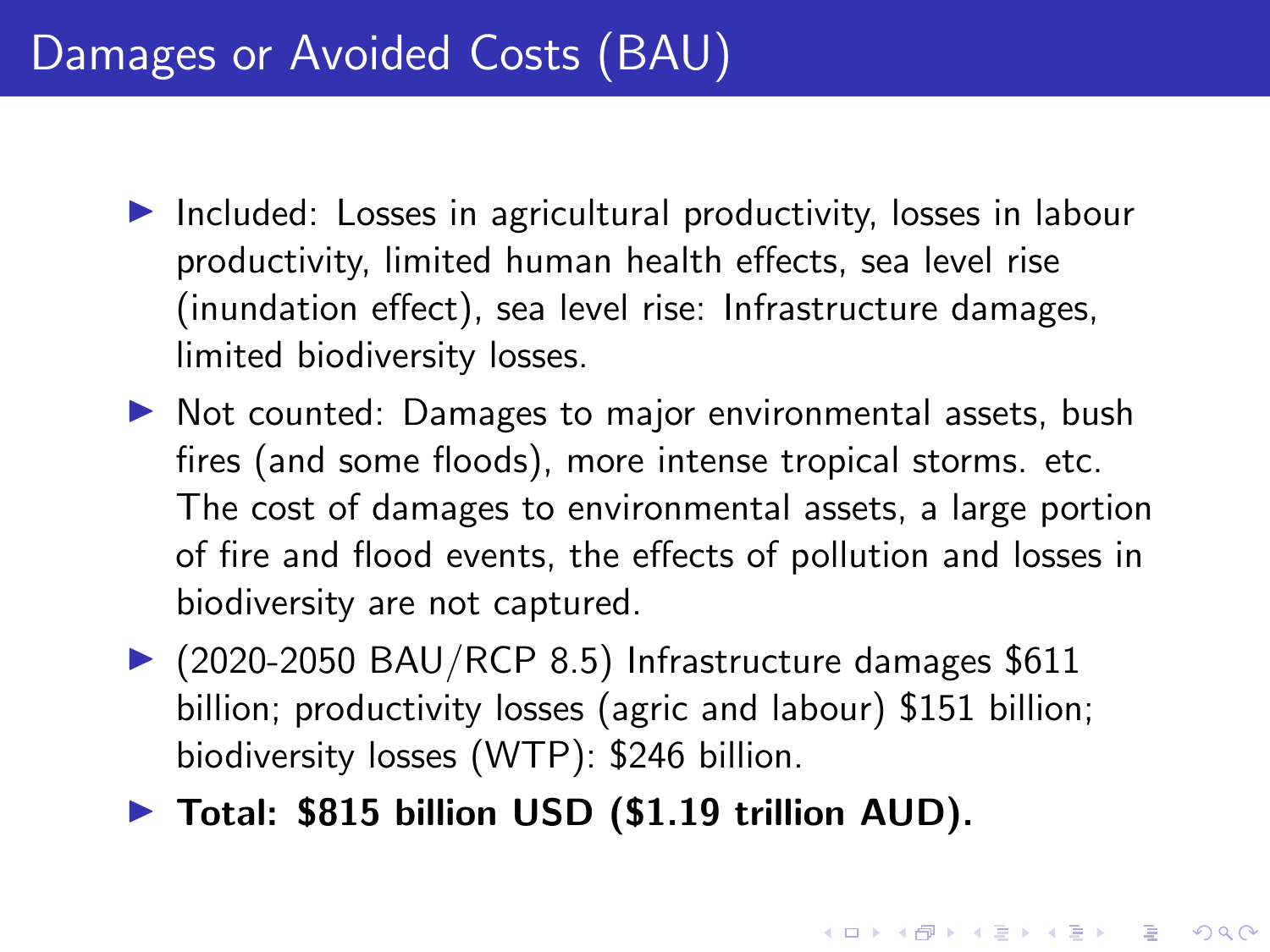### Costs of Emissions Reduction

- $\blacktriangleright$  Included: The cost of transition from fossil fuels to renewables (energy, transport, etc.), changes in net exports, deadweight losses from a price on carbon (or equivalent renewable target), cost of land-use changes, cost of negative emissions technology (NET).
- $\triangleright$  Key drivers: Rapidly falling price of renewables, changes in resource efficiency.
- Example Target:  $70\%$  share of renewables in end-use energy consumption in 2050. (ROW on Paris target.)
- $\triangleright$  (2020-2050 target): Deadweight loss/change in GDP (\$31.65) billion); cost of energy transition and NET (\$40.76 billion). Total is \$72.41 billion USD (\$106.81 billion AUD).
- ▶ Or: \$106 billion; or .25% of cumulative GDP